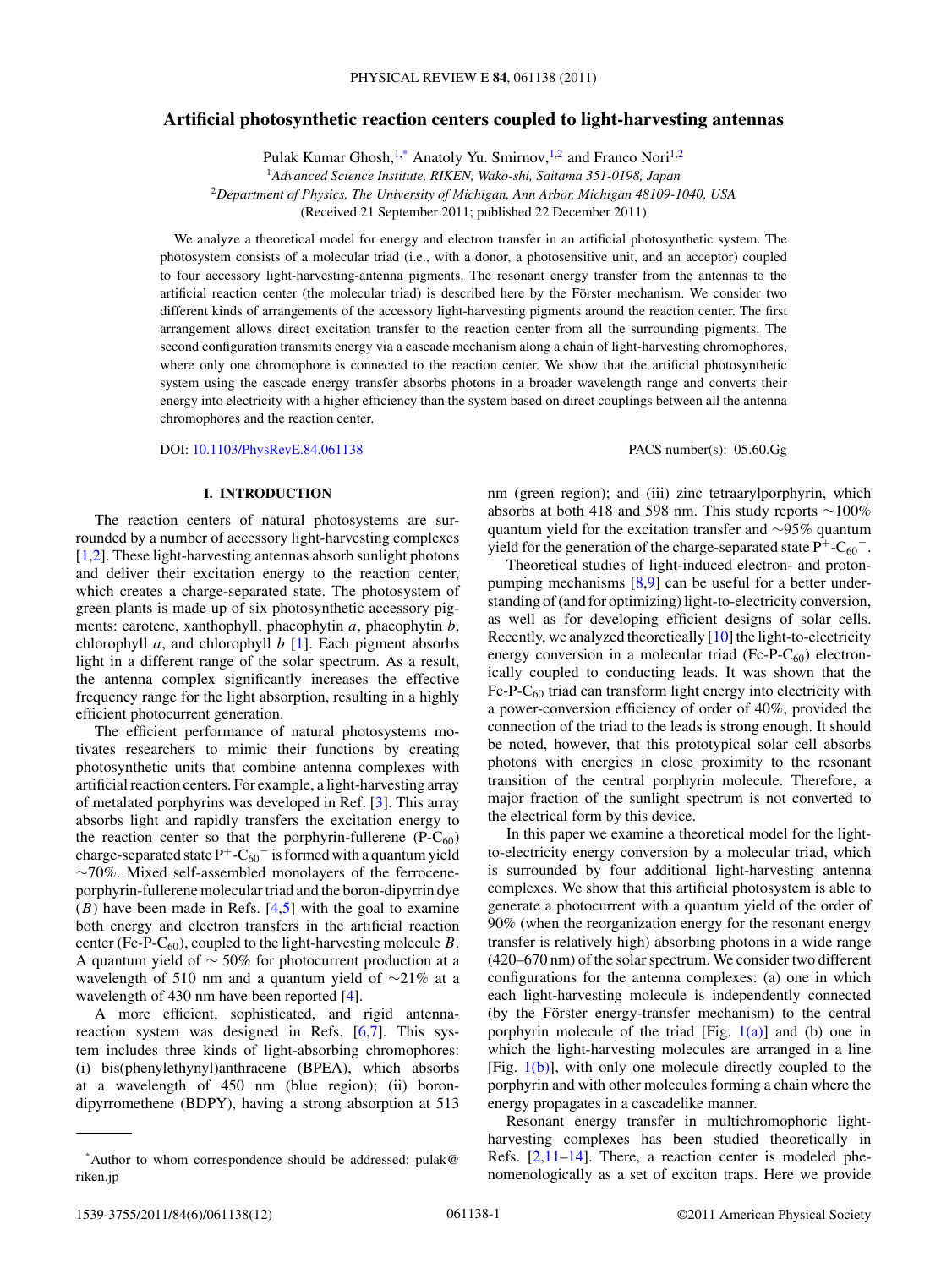<span id="page-1-0"></span>a more detailed model of a reaction center, which directly converts light energy to an electric current.

Let us consider a [donor-porphyrin-acceptor (D-P-A)] reaction center surrounded by several (say, four) accessory light-harvesting antennas. A complex comprised of four antenna chromophores attached to the porphyrin-fullerene reaction center (RC) was synthesized and investigated in Ref. [\[15\]](#page-11-0). Recently, a complex comprised of five porphyrin antennas attached to the control unit was synthesized in Ref. [\[16\]](#page-11-0). Note that our theoretical approach can be applied to any number of antenna chromophores coupled to the reaction center. Even with four antennas, many possible configurations of our photosystem could be considered. However, to simplify this analysis, we will now focus on two extreme cases, with somewhat opposite topologies or networks: a well-connected reaction center (directly connected to *all* four accessory light-harvesting antennas) and the opposite case in which the central reaction center is coupled to *only one* antenna, which is now part of a linear chain. These two extreme-opposite topologies or networks can be denoted as star shaped [shown in Fig.  $1(a)$ ] and a linear chain [Fig.  $1(b)$ ], respectively. The star-shaped topology can be implemented in the manner shown in Ref. [\[16\]](#page-11-0), whereas for synthesizing the linear-chain antenna complex experimentalists could use the procedure described in Ref. [\[15\]](#page-11-0). In the latter case this is sufficient to create only one-half of the antenna from Ref. [\[15\]](#page-11-0) containing a chain  $BPEA \rightarrow BDPY \rightarrow ZnPy \rightarrow RC$  (see also Refs. [\[17,18\]](#page-11-0)).

Our goal is to find the best way to place these accessory antennas, when more energy is transferred from the antennas to the reaction center and more energy is converted to electricity. The two issues considered here are (i) how to physically arrange antennas around the central reaction center and (ii) how to arrange these in *energy space*. The first issue is topological and focuses on the network connectivity in real space: for instance, how many accessory antennas are connected to a central reaction center. The second issue refers to the *energy match* (or mismatch) between neighboring antennas and between them and the central reaction center. A large energy mismatch between any connected units in the chain would preclude energy transfer between them. This approximate energy-matching issue between neighboring units is equally important to keep in mind, not just the real-space topological arrangement of the units. We consider antenna complexes consisting of light-absorbing molecules (BPEA, BDPY, and porphyrins) with definite resonant energies. These chromophores are extensively used in experiments [\[6,7,15\]](#page-11-0).

Figure 1 shows the connectivity between the different units: (a) star-shaped topology and (b) linear-chain configuration. Moreover, the colors there represent, very schematically, the energy range where each unit operates optimally. The linear chain shown there has antennas arranged in a way that nearby units operate in approximately similar energy ranges. This energy-matching issue perhaps is not very clear in Fig. 1, even when seen in color. The energy scales are shown far more explicitly in Fig. [2.](#page-2-0) Figure  $2(b)$  clearly shows that the linearchain model considered here operates via an energy cascade, or linear-chain reaction, like a line of falling dominoes, one event triggering the next one, in a sequential manner, with small energy mismatches between successive energy-transfer events. As shown in Fig.  $2(b)$ , the more energetic antenna



FIG. 1. (Color online) Schematic diagram of an artificial photosystem comprised of a molecular triad (D-P-A) and four additional light-harvesting complexes (An1, An2, An3, An4). Here D denotes the donor, A denotes the acceptor, and P denotes the photosensitive part (porphyrin). The molecular triad D-P-A is inserted between two electrodes (leads) L and R. Energy exchange processes are denoted by straight (red) arrows. The curved (green) arrows describe electron pathways  $L \rightarrow D \rightarrow P \rightarrow A \rightarrow R$  via the molecular triad. (a) The photosensitive part P of the molecular triad is surrounded by four accessory light-harvesting complexes An1, An2, An3, and An4. In this case the surrounding antenna complexes can transfer excitations to the reaction center directly. (b) The antenna complexes form a linear chain coupled to the reaction center via nearest-neighbor couplings.

is located far away from the reaction center and is coupled to an antenna with a slightly lower energy, which is coupled to another antenna with an even slightly lower energy, and so on, moving energetically downhill along the chain. Thus the neighboring antennas must be so in both real space and *also* energy space to allow for the efficient transfer of energy between them. Thus proximity between units must be in two spaces: real space and energy space.

This paper is organized as follows. In Sec.  $II$  we outline a model for the artificial reaction center (molecular triad) coupled to the antenna complex. We briefly describe our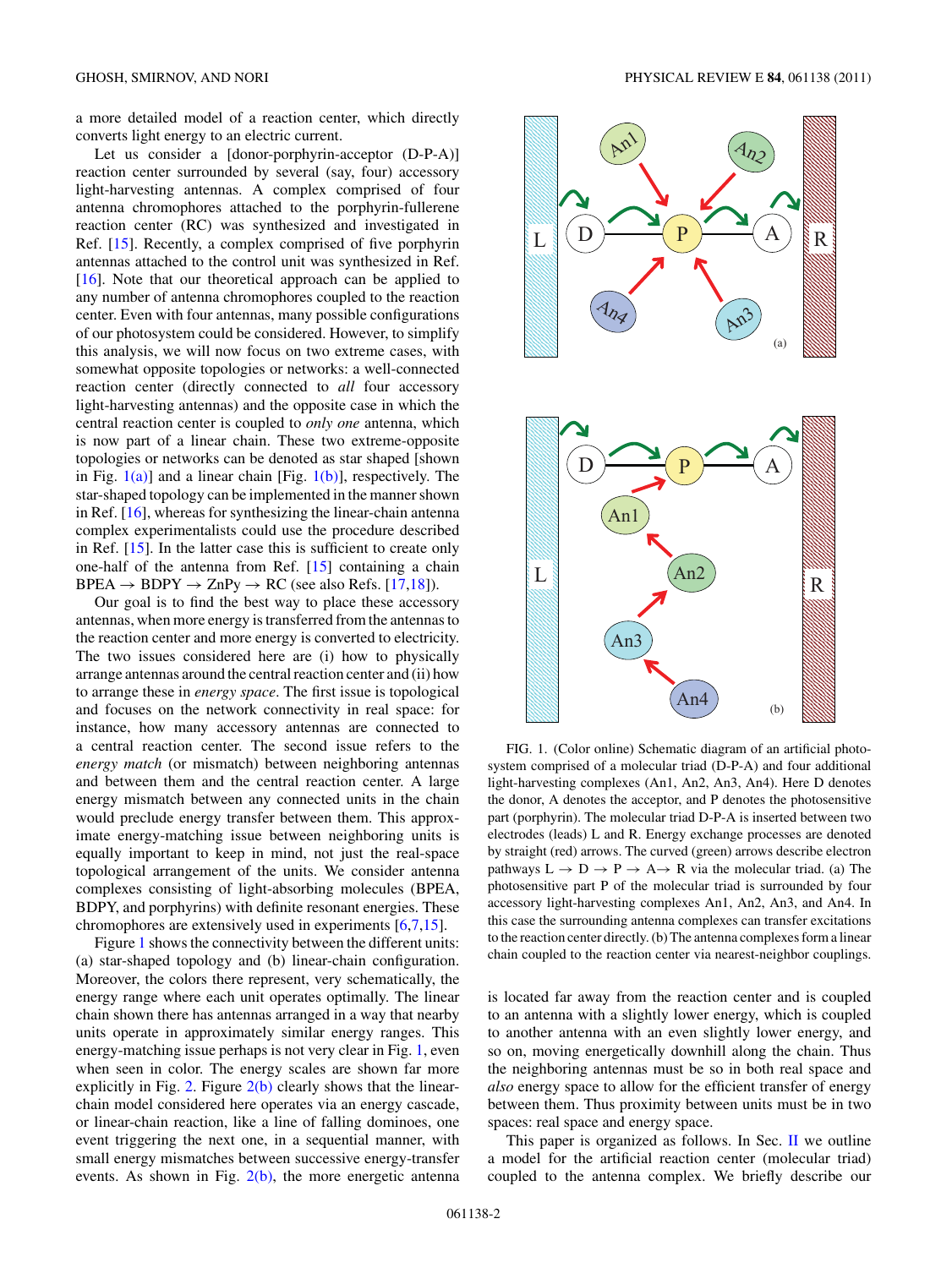<span id="page-2-0"></span>

FIG. 2. (Color online) Energy diagram of the antenna complexes An1, *...,*An4, energetically coupled to the reaction center D-P-A for the case in which (a) each light-harvesting molecule is directly connected to the porphyrin molecule P of the RC and (b) the energy transfer occurs via a linear chain of antennas with nearest-neighbor energy exchange. Note that the four antenna chromophores in (b) are arranged in such a way that there is a relatively small energy difference between neighboring units.

mathematical methods in Sec. [III.](#page-3-0) The parameters are listed in Sec. [IV.](#page-3-0) In Sec. [V](#page-4-0) we solve numerically the master equations and analyze the energy-transfer process. A summary is presented in Sec. [VI.](#page-7-0) The methods used are described in more detail in Appendixes [A](#page-8-0) and [B.](#page-9-0)

#### **II. MODEL**

We start with a schematic description of the energy- and electron-transfer processes in an artificial reaction center D-P-A combined with four antenna chromophores: An1, An2, An3, and An4 [see Figs.  $1(a)$  and  $1(b)$ , which show two different configurations for these antennas: a star-shaped configuration in Fig.  $1(a)$  and a chain in Fig.  $1(b)$ ]. The photosensitive molecular triad D-P-A is inserted between two electron reservoirs (electrodes) L and R. The donor D is coupled to the left lead L and the acceptor A is connected to the right lead R. As in Refs.  $[4,10]$ , the donor and acceptor molecules (e.g., ferrocene and fullerene) are connected to each other via the photosensitive molecule (porphyrin P). This molecule is surrounded by four accessory light-harvesting pigments (ALHPs). Figure  $1(a)$  corresponds to the situation where all pigments are directly coupled to the photosensitive part P of the molecular triad. In this star-shaped geometric arrangement, all the ALHPs can directly transfer excitations to the photosensitive part of the molecular triad. Figure  $1(b)$  corresponds to the case in which the lightharvesting pigments form a chain, which transfers energy where the excitation moves from one pigment to the next one via nearest-neighbor couplings: An4  $\rightarrow$  An3  $\rightarrow$  An2  $\rightarrow$ An1  $\rightarrow$  P. This cascadelike excitation transfer occurs in an energetically downhill direction, akin to a one-dimensional chain reaction or domino effect.

Figures  $2(a)$  and  $2(b)$  present energy diagrams of the photosystems described in Figs.  $1(a)$  and  $1(b)$ , respectively. The electron transfer chain  $L \to D \to P \to P^* \to A \to R$  is the same for both configurations (a) and (b) and both begin on the left lead L. The electrochemical potentials of the left and right electron reservoirs are determined by the parameters  $\mu_L$  and  $\mu_R$ , with  $\mu_R > \mu_L$ . Since the energy level  $E_D$  of the donor D is lower than the potential  $\mu_L$  of the left lead,  $E_D < \mu_L$ , electrons can move from the L reservoir to level D and afterward to the low-lying ground-state energy level  $E<sub>P</sub>$  of the porphyrin. When absorbing a photon, the electron in the porphyrin molecule jumps from its ground state P to its excited state P<sup>∗</sup>. A subsequent electron transfer from P<sup>∗</sup> to the acceptor A is driven by a negative-energy gradient  $E_A - E_{P^*} < 0$ . In view of the relation  $E_A > \mu_R$ , the electron in A is finally transferred to the right R electron reservoir. This is the light-induced electron transition in the porphyrin molecule, which results in an energetically uphill electron flow in both photosynthetic systems (a) and (b).

Even though these systems (a) and (b) have similar electron-transport chains, their light-harvesting complexes are arranged quite differently. Each of these complexes  $An =$ An1,  $\dots$ , An4 can be characterized by ground-state  $E_{An}$  and an excited-state  $E_{An*}$  energy levels with an energy difference  $\omega_{An} = E_{An^*} - E_{An}$ . Hereafter we assume that  $\hbar = 1$  and  $k_B = 1$ . For light-harvesting complex (a) [see Figs. [1\(a\)](#page-1-0) and  $2(a)$ ], all frequencies  $\omega_{An1}, \ldots, \omega_{An4}$  should exceed the porphyrin transition frequency  $\omega_P = E_{P^*} - E_P$ . In this case the energy of photons collected by each individual antenna can be transferred directly to the photosensitive part of the artificial reaction center (porphyrin molecule). However, in light-harvesting complex (b) [see Figs.  $1(b)$  and  $2(b)$ ], only the antenna An1 is coupled (by a Förster mechanism) to the porphyrin, whereas the other light-harvesting pigments form a linear chain that transfers energy downhill along the chain: An4  $\rightarrow$  An3  $\rightarrow$  An2  $\rightarrow$  An1  $\rightarrow$  P. This energy transfer can be energetically allowed provided  $\omega_{An4} > \omega_{An3} >$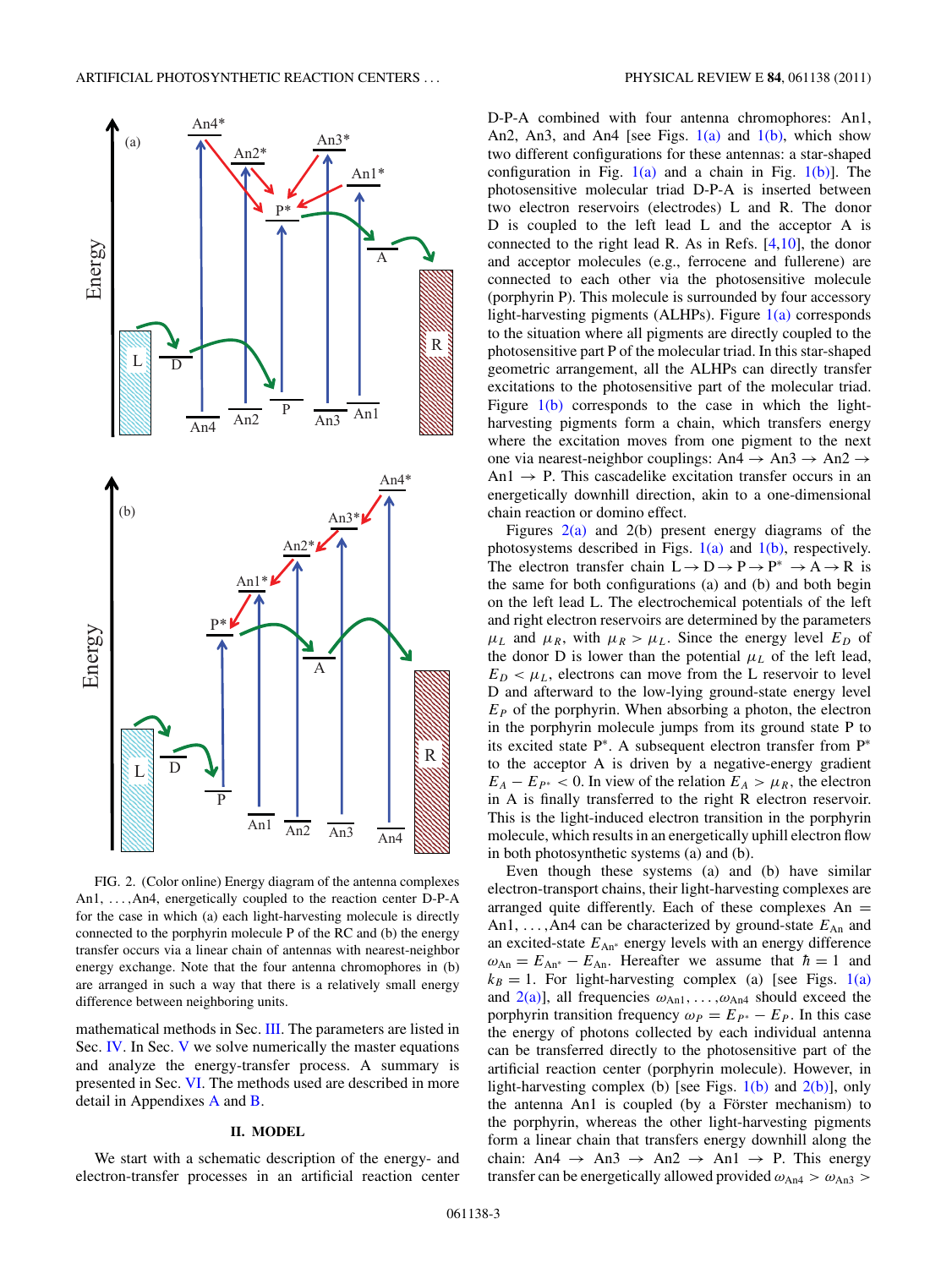<span id="page-3-0"></span> $\omega_{An2} > \omega_{An1} > \omega_P$ . In Sec. [V](#page-4-0) we compare these two artificial photosystems and determine which arrangement of the antenna complexes provides more energy to the reaction center.

### **III. METHODS**

The electron flow through a molecular triad coupled to two electron reservoirs can be described with methods of quantum transport theory and the theory of open quantum systems (see, e.g., Refs. [\[10,19,20\]](#page-11-0)). In addition to four sites (D, P, P<sup>∗</sup>, and A) describing the molecular triad, we introduce four pairs (An1, An1<sup>∗</sup>, *...,* An4, An4<sup>∗</sup>) that characterize the ground and excited states of the light-harvesting antennas.

The total Hamiltonian *H* of the system should include the two most important parts: (i)  $H_0$ , the Hamiltonian of the electron sites and leads, including the Coulomb interaction between the electrons located on different sites of the triad and (ii)  $H_{\text{Forster}}$ , which, in the case of the design in Fig.  $1(a)$ , includes the direct resonant coupling between the porphyrin molecule P and the light-harvesting complexes An1*,...,*An4. In addition, we have to take into consideration the Hamiltonians  $H_{tr}$  and *H*<sub>tun</sub>, which describe tunneling between the electron sites on the triad and the electron reservoirs and tunneling between the electron-binding sites belonging to the molecular triad, respectively. The interaction  $H<sub>light</sub>$  of the porphyrin molecule and antenna complexes with an external electromagnetic field (laser field) should also be considered because of the energy dissipation due to the interaction of the antenna complex with the environment and especially with the blackbody radiation heat bath.

As in the experimental situation  $[6]$ , we assume that a radiationless energy-transfer mechanism, described by the Förster dipole-dipole matrix element (see Refs.  $[2,11,21]$  $[2,11,21]$  and references therein)

$$
V_{kl} = -\frac{1}{4\pi\epsilon_0\epsilon R_{kl}^3} \left[ \mathbf{d}_k \cdot \mathbf{d}_l - 3\frac{(\mathbf{d}_k \cdot \mathbf{R}_{kl})(\mathbf{d}_l \cdot \mathbf{R}_{kl})}{\mathbf{R}_{kl}^2} \right], \quad (1)
$$

is mainly responsible for exciton propagation between chromophores *k* and *l*, separated by the nanoscale distance  $R_{kl}$  =  $|\mathbf{R}_{kl}|$ . Here  $\epsilon_0$  is the vacuum dielectric constant and  $\epsilon$  is the dielectric constant of surroundings. The matrix element  $V_{kl}$ depends on the orientations of the dipole moments  $\mathbf{d}_k$  and  $\mathbf{d}_l$ of the pigments with respect to the vector  $\mathbf{R}_{kl}$  between chromophores. The same mechanism provides the energy transfer between the nearest neighbors in the antenna chain, as well as between the complex An1 and the porphyrin molecule in the linear-chain configuration shown in Fig. [1\(b\).](#page-1-0) To estimate the value of the Förster coupling we can use a simpler formula [\[22\]](#page-11-0)  $V_F = V_{kl} \sim d_k d_l / 2\pi \epsilon_0 \epsilon R^3$ . This simplified formula is obtained by assuming a parallel orientation of the respective dipole moments and coordinate vectors.

It should be emphasized that here we are interested in the steady-state regime of light-to-electricity energy conversion in the molecular triad coupled to the antenna complex. To describe this regime we use solutions of the master equations (see [A](#page-8-0)ppendixes  $\overline{A}$  and  $\overline{B}$ ) taken in the long-time limit. Quantum coherence effects do not play any significant role in the process since the decoherence time is expected to be in the subpicosecond range even at low temperatures (see, e.g., Refs. [\[23–25\]](#page-11-0)), whereas the time scale for the energy and

charge transfer exceeds a few picoseconds [\[6,15\]](#page-11-0). Our master equations are derived when the coupling amplitudes between chromophores  $V_F$  and tunneling amplitudes  $\Delta$  are smaller than the reorganization energies (which describe an interaction of the system with the environment [\[10,19,20\]](#page-11-0)). A standard Redfield approach [\[26\]](#page-11-0) is able to describe quantum oscillations; however, it does not work for strong system-bath couplings.

### **IV. PARAMETERS**

#### **A. Energy levels and electrochemical potentials**

The energy levels of the Fc-P- $C_{60}$  molecular triad are  $E_D = -510$  meV,  $E_P = -1150$  meV,  $E_{P^*} = 750$  meV, and  $E_A = 620$  meV. These values are obtained by estimating the reduction potentials (using a reference electrode Ag-AgCl) of ferrocene D, porphyrin P and P<sup>∗</sup>, and fullerene A molecules [\[27\]](#page-11-0). For the electrochemical potentials of the left  $\mu_L$  and the right  $\mu_R$  leads, we choose the following values:  $\mu_L =$  $-410$  meV and  $\mu_R = 520$  meV, with the electrochemical gradient  $\Delta \mu = \mu_R - \mu_L = 930$  meV.

### **B. Coulomb interactions**

The spatial separations between D-P, P-A, and D-A are of order of 1.62, 1.8, and 3.42 nm, respectively [\[27\]](#page-11-0). The Coulomb energies  $u_{DP}$ ,  $u_{DA}$ , and  $u_{PA}$  can be calculated with the formula

$$
u_{ij} = \frac{e^2}{4\pi\epsilon_0\epsilon r_{ij}},
$$

where  $\{ij\} = \{DP\}$ ,  $\{DA\}$ ,  $\{PA\}$ ; *e* is the electron charge; and  $\epsilon_0$  is the vacuum dielectric constant. For  $\epsilon \sim 4.4$ , the Coulomb interaction energies are  $u_{DP} = 200$  meV,  $u_{DA} = 95$  meV, and  $u_{PA} = 180$  meV.

The Förster coupling  $V_F = V_{kl}$  between the photosensitive molecules *k* and *l* is estimated as  $V_F \sim 7$  meV, if the dipole moments of the pigments satisfy  $d_k \sim d_l \sim 0.1$  *e* nm, and the distance  $R_{kl}$  ∼ 1 nm.

#### **C. Tunneling amplitudes**

We have assumed that the ferrocene-porphyrin and porphyrin-fullerene tunneling amplitudes are about ∼3 meV, so that

$$
\frac{\Delta_{DP}}{\hbar} = \frac{\Delta_{DP^*}}{\hbar} = \frac{\Delta_{AP}}{\hbar} = \frac{\Delta_{AP^*}}{\hbar} = 4.5 \text{ps}^{-1}.
$$

For the tunneling rate  $\Gamma_L$  between the left lead (gold) and ferrocene, we choose the value  $\Gamma_L/\hbar = 1800 \ \mu s^{-1}$ , which follows from the experimental measurements [\[28\]](#page-11-0) of the energy-independent ferrocene-gold tunneling factor  $|T_{kL}| \sim |T_{kL}| = 6.5$  cm<sup>-1</sup> and from the formula in Eq. [\(B4\)](#page-9-0) in Appendix [B](#page-9-0) calculated at the electron density  $\rho(\epsilon_F)$  ~ 0.3  $eV^{-1}$  atom<sup>-1</sup> for the states of gold at the Fermi energy  $\epsilon_F = 5.51$  eV. For the parameter  $\Gamma_R$ , we use the optimal value  $\Gamma_R/\hbar = 180 \ \mu s^{-1}$ , obtained in Ref. [\[10\]](#page-11-0).

#### **D. Radiation leakage and quenching rates**

We take the following estimates for the radiation leakage time:  $\tau_{P^* \to P} = \tau_{P^* \to D} = \tau_{A \to P} \sim 0.4$  ns. Similar estimates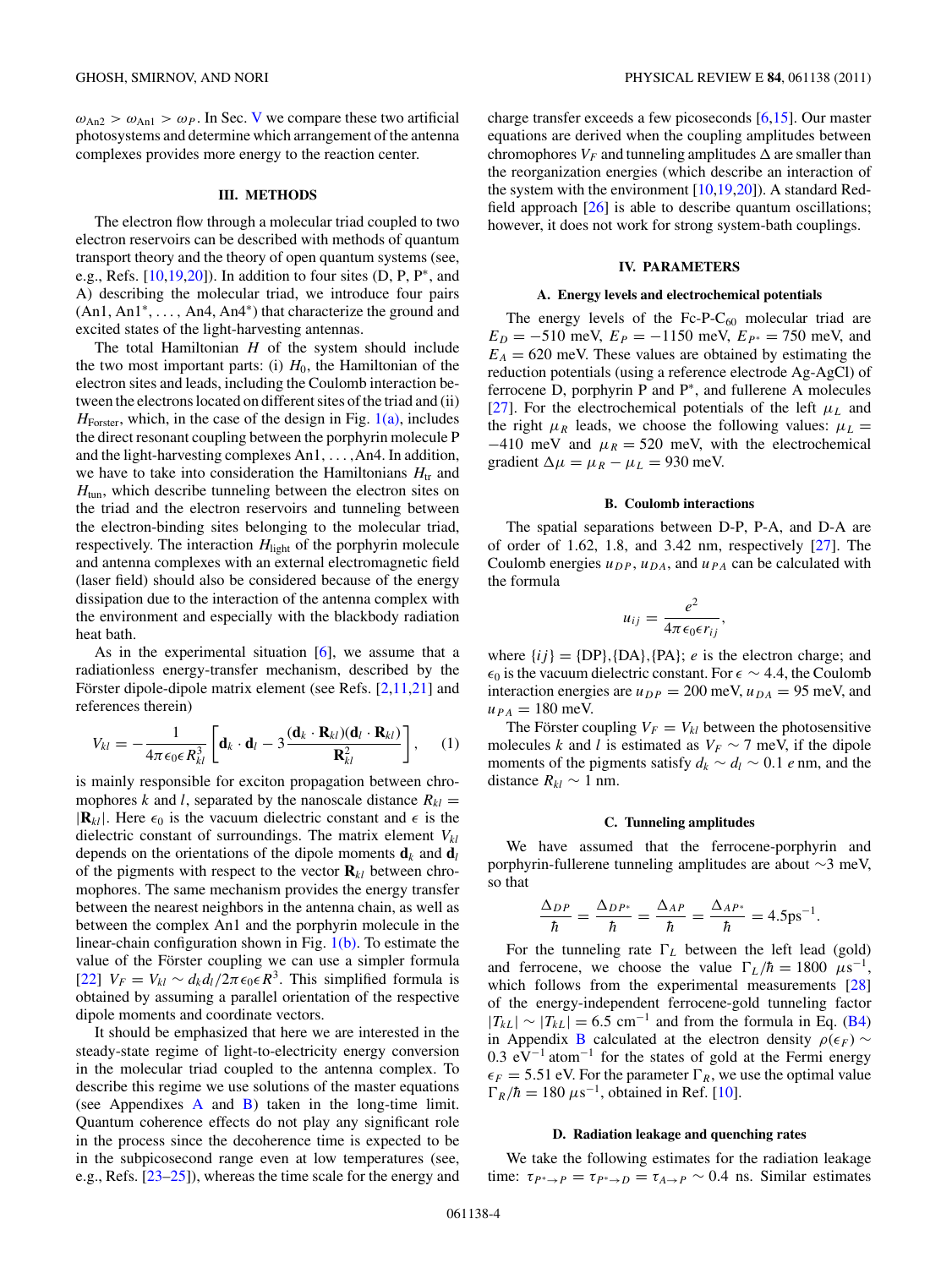<span id="page-4-0"></span>have been used for the radiation leakage time scales of the antenna molecules. For the quenching (or energy-loss) time of the porphyrin excited state P<sup>∗</sup> we use the value  $\tau_{\text{quen}} \sim 0.1$  ns.

### **E. Reorganization energies for the electron and energy transfers**

For the molecular triad analyzed in Ref. [\[10\]](#page-11-0) we obtain the relatively high power-conversion efficiency  $\eta \sim 42\%$  provided the donor-porphyrin and acceptor-porphyrin electrontransfer reorganization energies are about  $\Lambda_{DP} \sim 600 \text{ meV}$ and  $\Lambda_{AP} \sim 100-400$  meV. These values are close to the parameters reported in Refs. [\[29,30\]](#page-11-0). A much smaller value  $\Lambda_{PP*} \sim 100$  meV is assumed for the light-induced electron transitions between the ground P and excited P<sup>∗</sup> levels of the porphyrin molecule. The Förster energy transfer between the light-harvesting molecules and between these molecules and the porphyrin is also accompanied by an environmentreorganization process, which can be characterized by a smaller energy scale  $\Lambda_F \leq 100$  meV (see, e.g., the energy transfer in the B850 complex [\[31\]](#page-11-0), where  $\Lambda_F$  is assumed to be about 30 meV).

Hereafter, we assume that the external light source has a fixed intensity  $I = 100$  mW/cm<sup>2</sup> and that the environment is kept at room temperature  $T = 298$  K. We also assume that the reorganization energy for the Förster energy transfer  $\Lambda_F$ is about 100 meV unless otherwise specified. We analyze the  $Fc-P-C_{60}$  molecular triad, where the ferrocene molecule Fc is attached to the gold surface (left lead L), and the fullerene  $C_{60}$ is in contact with an electrolyte solution (right lead R) filled with oxygen molecules, which are able to accept electrons from the  $C_{60}$  molecules.

### **V. RESULTS AND DISCUSSION**

We derive and solve numerically a set of master equations for the probabilities to find the system in a definite eigenstate of the basis Hamiltonian. This is explained in Appendix [B.](#page-9-0) After that we calculate the energetically uphill electron current through the triad and the energy of the photons absorbed by the triad and by the light-harvesting molecules. This allows us to determine a quantum yield and powerconversion efficiency of the system (see all definitions in Appendix  $C$ ).

# **A. Photocurrent through the molecular triad directly coupled to four porphyrin light-harvesting molecules**

Here we consider the situation in which both the reaction center and the antenna complexes are made of porphyrin molecules with the geometrical arrangement shown in Fig.  $1(a)$ . This arrangement allows direct energy transfer from each light-harvesting chromophore to the reaction center.

In Fig. 3 we plot the photocurrent through the triad as a function of the wavelength of light for different values of the Förster coupling strength  $V_F = 0, 0.1, 1,$  and 10 (in meV) and for the above-mentioned set of parameters of the system. It is apparent from Fig. 3 that the magnitude of the light-induced pumping current at  $\lambda = 620$  nm is significantly enhanced (about 5 times larger when  $V_F = 10$  meV) by the



FIG. 3. (Color online) Photoinduced electron current *Ie* (number of electrons pumped from the L to the R lead in 1 ms) versus the wavelength of the incident light for a photosystem with four antenna complexes, which are made of porphyrin molecules. Both the antenna complexes and the reaction center absorb at the same wavelength. The whole complex now absorbs more photons than the single porphyrin molecule, thus pumping many more electrons from the left (with  $\mu_L = -410$  meV) to the right (with  $\mu_R = 520$  meV) electron reservoir. The other parameters are listed in the text (see Sec. [IV\)](#page-3-0). The peak in the current increases for larger values of the Förster coupling strength  $V_F$ . We also studied (not shown here) higher values of  $V_F$ , but these produced the same results as  $V_F = 10$  meV. Thus this value of  $V_F$  provides a saturation in the electron current. The resonant peak here is  $\lambda = 620$  nm. It follows from Eq. [\(B8\)](#page-10-0) that the light-induced excitation rate of porphyrin P is maximized when  $\omega_0 = \Delta E_{PP*} + \Lambda_{PP*} \sim 2000$  meV, which corresponds to the resonance peak around 620 nm.

antenna system. However, the spectral range of the light absorption remains the same as for the detached porphyrin reaction center [see Fig. 3, where the (black) curve with square symbols describes the photocurrent through the molecular triad completely disconnected from the antenna chromophores  $V_F = 0$ . We also find that the quantum yield  $\Phi$  taken in the middle of the resonant peak ( $\lambda = 620$  nm) *nonmonotonically* depends on the Förster coupling strength  $V_F$  measured here in meV:  $\Phi(V_F = 0) \simeq 0.85, \Phi(0.1) \simeq 0.3, \Phi(1) \simeq 0.75$ , and  $\Phi(10) \simeq 0.82$ . It is evident from Eq. [\(B6\)](#page-10-0) that the excitationenergy-transfer rate is proportional to the square  $V_F^2$  of the Förster coupling. Therefore, the efficiency of the excitationenergy-transfer processes between the antenna complexes and the reaction center should also be proportional to  $V_F^2$ . For a sufficiently large Förster coupling, the bottleneck of the overall energy-transfer process lies in the charge-transfer processes. Thus the excited states of the antenna chromophores need to wait in order to create a charge-separated state of the reaction center due to the limited capacity of the electron-transfer chain. As a result, the energy transduction efficiency does not increase linearly with the square of *VF* .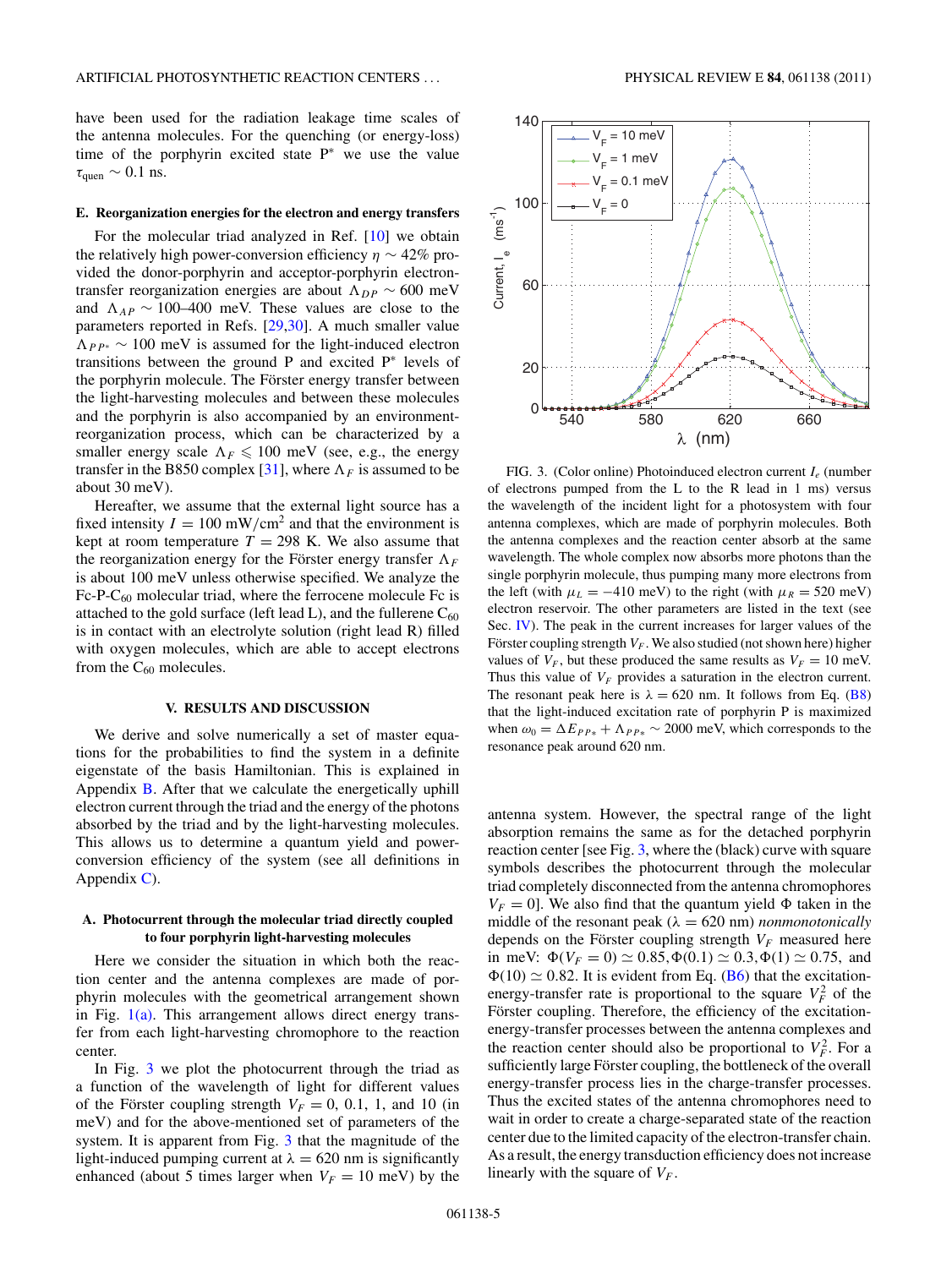# **B. Molecular triad connected to two BPEA and two BDPY chromophores**

<span id="page-5-0"></span>Now we consider a different case: an antenna system comprised of two BDPY and two BPEA molecules. The BDPY molecule has the maximum absorbance in the green region (at 513 nm) of the solar spectrum, where neither BPEA (with maximum absorbance at 450 nm) nor the porphyrin, which absorbs at 620 nm, have maxima of absorption spectra. It should be noted that a multichromophoric hexad antenna system having three light-absorbing BDPY, BPEA, and porphyrin molecules has been developed in Ref. [\[6\]](#page-11-0), where the charge-separated state P<sup>+</sup>-C<sub>60</sub><sup>-</sup> has been generated with almost 95% quantum yield [\[6\]](#page-11-0). In our case, the porphyrin unit of the molecular triad is coupled to the four antenna chromophores (two BDPY and two BPEA).

We consider two situations: (a) one in which the antenna chromophores are *directly* coupled to the porphyrin unit of the reaction center [Figs.  $1(a)$  and  $1(b)$ ] one in which the antenna chromophores are *arranged in line*: BDPY → BDPY  $\rightarrow$  BPEA  $\rightarrow$  BPEA  $\rightarrow$  RC, with the nearest-neighbor coupling between chromophores [see Fig.  $1(b)$ ]. Thus configuration (a) might appear to be energetically more efficient than (b). However, our calculations below indicate that this is not the case.

For the case (a) of direct connection between the four antenna chromophores and the triad [see Figs.  $1(a)$  and 4] we calculate a photocurrent and a quantum yield  as functions of the wavelength of light at  $\Lambda_F = 100$  meV and at four values of the Förster coupling  $V_F = 0,1,25$ , and 50 meV. The wavelength dependence of the current has two maxima centered at 513 and 620 nm. The BPEA molecules, which absorb at 450 nm, give a negligible contribution to the current since their spectral maxima are too far from the absorbance maximum of the porphyrin spectrum. As a consequence, the BPEA-porphyrin energy transfer is significantly suppressed at moderate values of the Förster reorganization energy  $\Lambda_F \leq 100$  meV in the range of the coupling constants  $V_F \leqslant 50$  meV. It follows from Fig. 4 (see the peak at  $\lambda = 513$  nm) that the BDPY molecules start working as efficient light harvesters only at sufficiently strong Förster coupling  $V_F \geq 10$  meV to the porphyrin unit of the molecular triad. We also note that when  $\lambda \sim 513$  nm, both the photoinduced current and the quantum yield grow with increasing Förster coupling strength so that the quantum yield  can be around 48%. In the range of porphyrin absorption (at  $\lambda \sim 620$  nm and  $V_F = 0$ ) the quantum yield is of the order of 90%.

For case (b) a much broader light spectrum can be converted into electrical current in the linear configuration in Fig. [1\(b\),](#page-1-0) where the light-harvesting chromophores are arranged along a line BPEA  $\rightarrow$  BPEA  $\rightarrow$  BDPY  $\rightarrow$  BDPY  $\rightarrow$  RC, with the only one BDPY molecule directly coupled to the porphyrin unit of our artificial reaction center [see Figs.  $1(b)$  and [5\]](#page-6-0). This system is able to collect photons in the range of wavelength from 420 nm up to 650 nm covering a significant part of the visible sunlight spectrum. The chain of BPEA and BDPY molecules creates an efficient channel, which gradually transmits energy from the collectors of high-energy photons (BPEA molecules), via the intermediate BDPY antennas, to the molecular triad. In Figs.  $5(a)$  and  $5(b)$  we plot the photoinduced current and the



FIG. 4. (Color online) (a) Electron current *Ie* and (b) quantum yield  as functions of the wavelength *λ* of the external radiation for the configuration shown in Fig.  $1(a)$ , where two BPEA and two BDPY antenna chromophores are directly coupled to the centrally located reaction center. The Förster coupling constant  $V_F$ , which is assumed to be the same for every chromophore-RC connection, takes four values (in meV)  $V_F = 0, 1, 25$ , and 50. For other parameters see Sec. [IV.](#page-3-0) Note that the electron current and the quantum yield grow for increasing values of the Förster coupling energy strength  $V_F$ . More importantly, the direct coupling [Fig.  $1(a)$ ] suppresses the peak at *λ*= 450 nm (a), which is present in the linear chain configuration [Fig.  $1(b)$ ], as shown in Fig.  $5(a)$ .

quantum yield versus the wavelength of the external radiation at  $\Lambda_F = 100$  meV and at four values of the Förster constants (in meV)  $V_F = 0$ , 1,25, and 50. For large value of the Förster coupling strength  $V_F$  the quantum yield  $Φ$  reaches ∼48% in Fig.  $4(a)$  around  $\lambda = 513$  nm [for the star-shaped topology in Fig. [1\(a\)\]](#page-1-0) and  $\sim$ 30% in Fig. [5\(b\)](#page-6-0) [for the linear-chain case in Fig.  $1(b)$ ]. The quantum yield in Fig.  $5(b)$  is lower than the one in Fig.  $4(a)$ , but extends over a wider range of wavelengths including the peaks at  $\lambda \sim 450$  and 513 nm.

It follows from Figs.  $4$  and  $5$  that the configuration using the chainlike nearest-neighbor coupling between light-harvesting chromophores [Fig. [1\(b\)\]](#page-1-0) converts much more blue ( $\lambda =$ 450 nm) light into electricity with a higher quantum yield than the star-shaped configuration with direct coupling between the antenna chromophores and the RC [Fig.  $1(a)$ ]. In this star-shaped configuration, the BPEA molecules, which collects blue photons, are *not* able to transfer their energy to the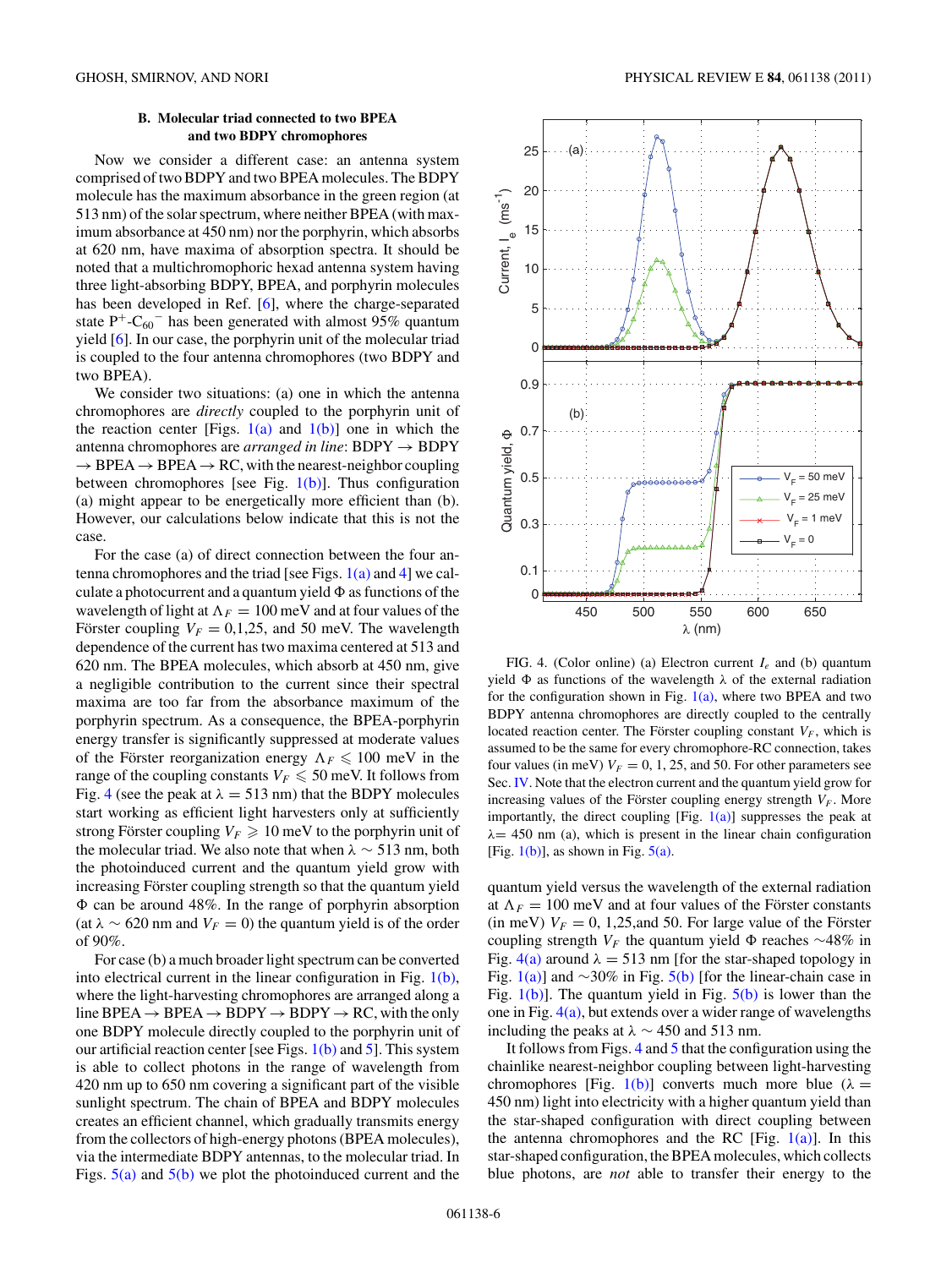<span id="page-6-0"></span>

FIG. 5. (Color online) Electron current *Ie* and a quantum yield  versus the wavelength of light *λ* for the configuration shown in Fig. [1\(b\),](#page-1-0) where the excitation energy moves along the following chain of light-harvesting molecules: BPEA  $\rightarrow$  BPEA  $\rightarrow$  BDPY  $\rightarrow$  $BDPY \rightarrow RC$ . The parameters used here are the same as in Fig. [4.](#page-5-0) However, the current peak at  $\lambda \sim 450$  nm is present in (a) here, but absent in Fig.  $4(a)$ , which used a direct-coupling configuration to the central reaction center.

photosensitive unit of the triad due to a significant difference between the energies of the BPEA antennas ( $\lambda = 450$  nm) and the porphyrin-based reaction center ( $\lambda = 620$  nm).

The antenna-RC energy transfer is facilitated by the strong coupling to the environment (when the energy difference is high), which is characterized by the reorganization energy  $\Lambda_F$ , and by a tight Förster binding between chromophores, which is described by the constant  $V_F$ . In Figs. 6 and [7](#page-7-0) we plot the quantum yield  $\Phi$  as a function of the reorganization energy  $\Lambda_F$  for three different temperatures (in K):  $T = 77$ , 298, and 500 and for three values of the coupling constant  $V_F = 1,25$ , and 50 meV. Figure 6 is related to the blue peak of the absorption spectrum ( $\lambda = 450$  nm), whereas figures [7](#page-7-0) describes the behavior of the green peak ( $\lambda = 513$  nm). The peak centered at  $\lambda = 620$  nm is produced by the porphyrin molecule, belonging to the triad, and therefore shows no dependence on  $\Lambda_F$  and  $V_F$ .

The Marcus rates, which describe the energy transmission between the photosensitive elements of the system, depend on (i) the energy difference  $\Delta E$  between the photosensitive units,



FIG. 6. (Color online) Quantum yield as a function of reorganization energy  $\Lambda_F$  for the linear-chain nearest-neighbor coupling between chromophores,  $BPEA \rightarrow BPEA \rightarrow BDPY \rightarrow BDPY \rightarrow RC$ , for the wavelength of light  $\lambda = 450$  nm [blue peak in Fig.  $5(a)$ ] and three different temperatures: (a) low  $T = 77$  K, (b) room temperature  $T = 298$  K, and (c) very high  $T = 500$  K, as well as for three values of the Förster constant  $V_F = 1,25$ , and 50 meV. As shown in (b) and (c), increasing the reorganization energy  $\Lambda_F$  can sharply increase the quantum yield. The extreme low-temperature case in (a) is just a limit case, shown for comparison with the higher-temperature cases in (b) and (c).

(ii) the Förster coupling  $V_F$ , and (iii) the Förster reorganization energy  $\Lambda_F$ . The large energy separation  $\Delta E$  of the energies of the nearby photosensitive molecules leads to a decrease of the Marcus rates and thus to the suppression of the energy transfer. In our case, the energy distance between the BPEA ( $\lambda$  =  $450 \text{ nm}$ ) and BDPY ( $\lambda = 513 \text{ nm}$ ) molecules is about 340 meV, whereas the energy separation of the BDPY chromophore and porphyrin  $(\lambda = 620 \text{ nm})$  is of order of 415 meV. This energy gap can be partially compensated for by the large reorganization energy  $\Lambda_F$ , which reflects the significant fluctuations of the relative positions of the energy levels. Here the environment plays a positive role in assisting the efficient and fast energy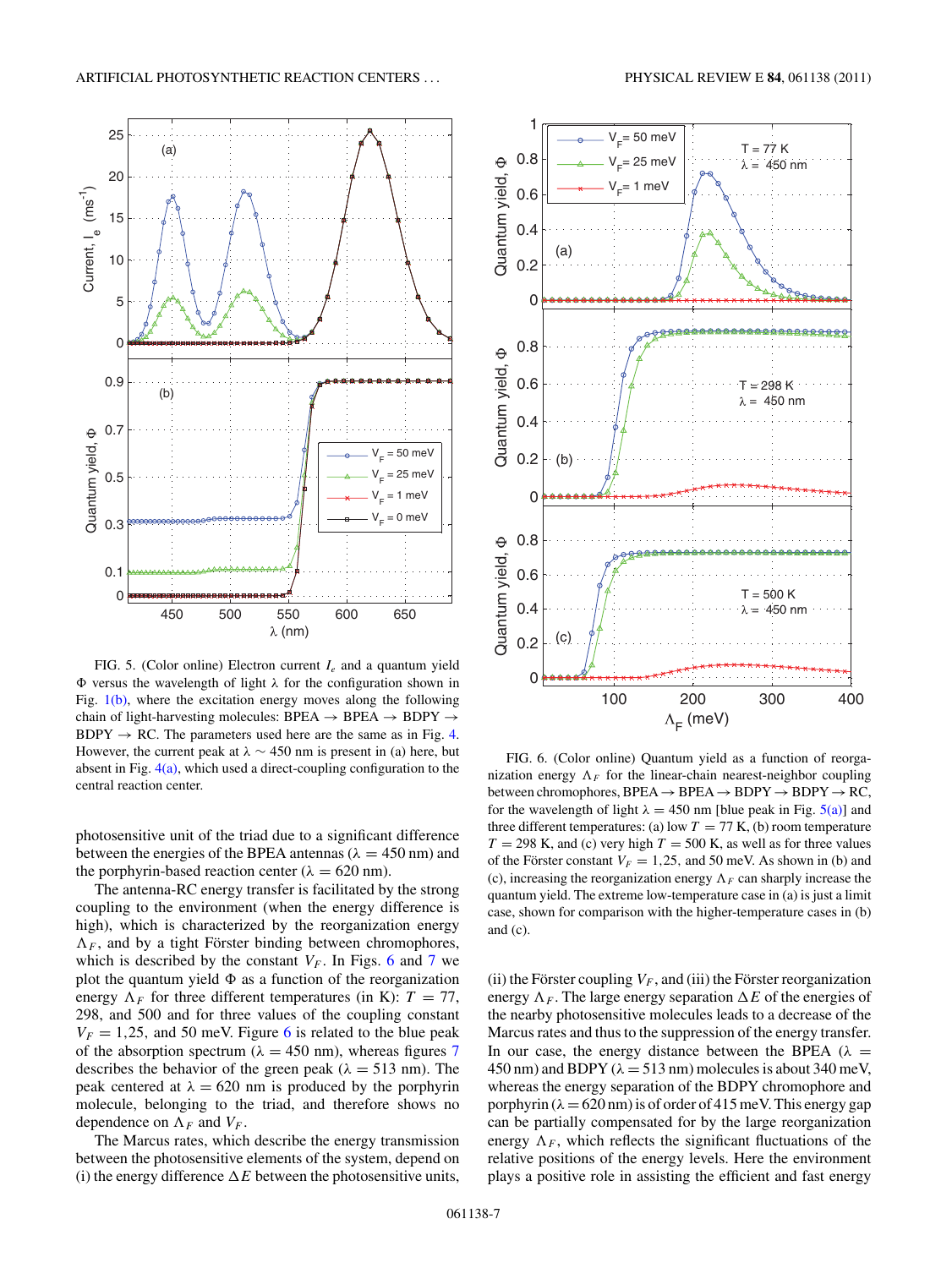<span id="page-7-0"></span>

FIG. 7. (Color online) Quantum yield versus reorganization energy  $\Lambda_F$  for the peak of the spectrum at  $\lambda = 513$  nm (green region) [see Fig.  $5(a)$ ] for three values of the Förster constant  $V_F = 1, 25$ , and 50 meV and at three different temperatures: (a)  $T = 77$  K, (b)  $T =$ 298 K, and (c)  $T = 500$  K. The other parameters are listed in Sec. [IV.](#page-3-0) Figures 5–7 focus on the linear-chain configuration [Fig.  $1(b)$ ] with nearest-neighbor couplings between chromophores. Figures [6](#page-6-0) and 7 show the same quantities, but centered at different peaks ( $\lambda \sim 450$  nm versus *λ* ∼ 513 nm).

transfer between chromophores (see also Refs. [\[11,13,26\]](#page-11-0)). The time scales for the energy and electron transfers should be shorter than the radiation leakage time and the quenching time; otherwise, the energy of the photons absorbed by the system will be lost.

At low temperatures (e.g., liquid nitrogen,  $T = 77$  K), the fluctuations in the positions of the energy levels of the chromophores are frozen, so the light-to-electricity conversion requires sufficiently large values of the reorganization energy  $\Lambda_F$  > 180 meV [see Figs. [6\(a\)](#page-6-0) and 7(a)]. Note that for  $V_F$  > 25 meV the linear-chain arrangement system has an optimal performance at  $\Lambda_F \simeq 225$  meV for both frequency ranges. This extreme low-temperature case is only shown for comparison with the higher-temperature cases.

At room temperature  $(T = 298 \text{ K})$  and at strong enough Förster coupling  $V_F \ge 25$  meV, the blue and green spectral peaks demonstrate similar behaviors as functions of  $\Lambda_F$  [see Figs.  $6(b)$  and  $7(b)$ ]. Here the quantum yield begins to grow

when the reorganization energy exceeds  $\sim$  80meV, reaching finally 90% at  $\Lambda_F > 150$  meV. These numbers are determined by the parameters of the antenna-triad complex and especially, by the radiation leakage time *τ*rad of the excited porphyrin state P<sup>∗</sup>, estimated above as *τ*rad ∼ 0*.*4 ns.

At high temperatures (see Figs.  $6(c)$  and  $7(c)$ , plotted for  $T = 500$  K] the facilitating effect of the environment increases and the efficient energy transfer starts at the lower reorganization energies  $\Lambda_F \geq 75$  meV. This value of  $\Lambda_F$ is comparable to the reorganization energy for the energy transfer in the B850 light-harvesting complex, where  $\Lambda_F \simeq 27$ meV [\[31\]](#page-11-0). At the smaller value of the Förster coupling  $V_F = 1$ meV the conversion of the blue light  $(\lambda = 450 \text{ nm})$  to electricity is significantly suppressed (see Fig. [6\)](#page-6-0), whereas for green light  $(\lambda = 513 \text{ nm})$  the dependence of the quantum yield on  $\Lambda_F$  is shifted to higher reorganization energies (Fig. 7) compared to the case of the larger couplings  $V_F = 25$  and 50 meV.

It should be noted that to cover a broader range of the spectrum of light with a fixed number of antenna chromophores, the resonance energies of the light-harvesting complexes should be very well separated. However, in this case the energy transfer between the antenna chromophores would be quite slow since this transfer is governed by the rates corresponding to the inverted regions of the Marcus parabola [\[32\]](#page-11-0). Then the dissipation comes into play and the energy of the absorbed photons is lost on its way from the antennas to the reaction center. The energy transfer rates and thus the efficiency of the system can be maximized in the case when the energy distance  $\Delta E_i = E_{i+1} - E_i$  between the nearby light-harvesting complexes (labeled by indices  $i + 1$ and  $i$ , with energies  $E_{i+1}$  and  $E_i$ ) is equal to the corresponding reorganization energy  $\Lambda_F^i$ , that is,  $\Delta E_i = E_{i+1} - E_i = \Lambda_F^i$ . We note that for a system with identical antennas, the starlike configuration provides more energy to the reaction center than the linear one, although the latter one covers a narrower range of the sunlight spectrum.

### **VI. CONCLUSION**

In this paper we have studied theoretical aspects of the operation of an artificial reaction center (a ferroceneporphyrin-fullerene molecular triad) coupled to the complex of four light-harvesting molecules. We have analyzed two configurations of the antenna complex: (a) a star-shaped configuration, where each light-harvesting molecule is able to transfer energy directly to the centrally located reaction center, and (b) one in which the antenna molecules form a linear chain, which gradually transfers excitations from the high-energy antenna located in the far end to the antenna chromophore with the lowest energy. The last antenna chromophore in the chain is energetically connected to the reaction center. To be specific, we have considered the case in which the antenna complex is comprised of two molecules of bis(phenylethynyl)anthracene, absorbing blue photons ( $\lambda = 450$  nm), and two molecules of borondipyrromethene, having an absorption maximum in the green region ( $\lambda = 513$  nm). We have shown that the configuration with a linear arrangement of the antenna chromophores [configuration (b)] is able to convert blue and green photons to electricity with a quantum yield of order of ∼30% (over a wide range of wavelengths), whereas the energy of the red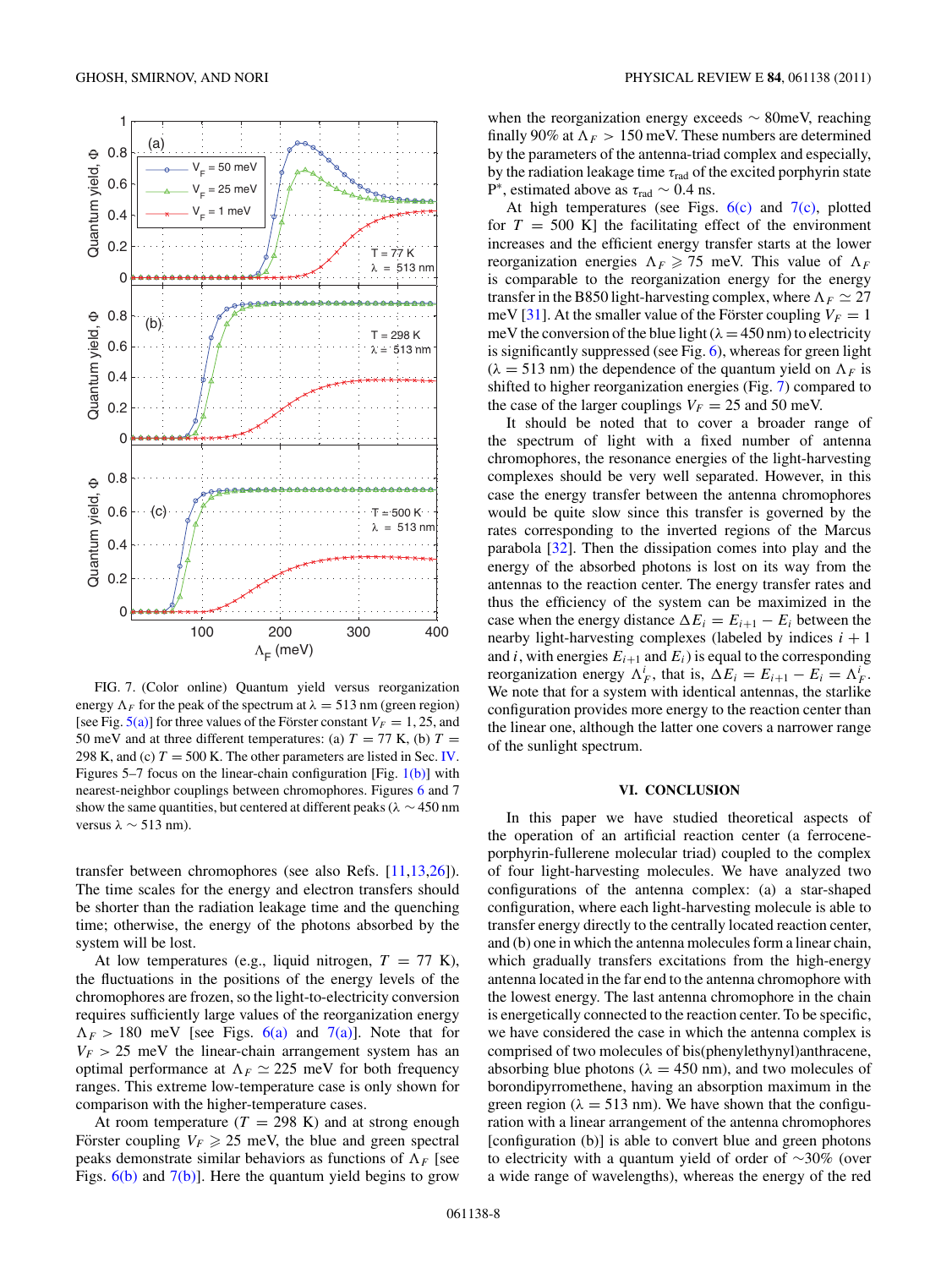<span id="page-8-0"></span>photons, absorbed by the molecular triad itself ( $\lambda = 620$  nm), is converted to a current with a quantum yield reaching the value of 90%. We have investigated dependences of the quantum yield on the Förster reorganization energy as well as on the Förster coupling constants between chromophores and have shown that the environment plays a significant role in facilitating the antenna-RC energy transfer, thus improving the light-harvesting function of the system. Overall, configuration (b) is more efficient than (a) in transferring energy to the reaction center. A similar conclusion takes place for the case of many antenna pigments coupled to the artificial reaction center.

We emphasize that the artificial photosystem analyzed in this work can be implemented with real light-harvesting components, such as porphyrin and BPEA-BDPY molecules. The excitonic (Förster) coupling strongly depends on the mutual distances and the orientations of the chromophores. Similar to the wheel-shaped antenna–reaction-center complex implemented in Ref. [\[6\]](#page-11-0), the components of the photosystem can be placed at distances of the order  $10 \text{ Å}$ , which allows for a sufficiently strong Förster coupling between the antenna chromophores and the reaction center. At the same time, the chromophores comprising the light-harvesting complex retain their individual molecular features. The reorganization energy, another controlling parameter for energy transfer, is varied for the system under study. Namely, we numerically calculate both the light-induced electron current and the quantum yield as functions of the reorganization energy. This allows us to determine the value of the reorganization energy at which the system works with maximum optimal efficiency.

# **ACKNOWLEDGMENTS**

We thank the RIKEN RICC for providing computing resources. P.K.G. was supported by JSPS Fellowship. F.N. acknowledges partial support from the Laboratory of Physical Sciences, National Security Agency, Army Research Office, National Science Foundation Grant No. 0726909, JSPS-RFBR Contract No. 09-02-92114, Grant-in-Aid for Scientific Research, MEXT Kakenhi on Quantum Cybernetics, and Funding Program for Innovative Research and Development on Science and Technology.

### **APPENDIX A: HAMILTONIAN**

Here we describe the methods used in our work. We characterize the electrons in the states  $i (= D, P, P^*, An1,$ An1<sup>∗</sup>, An2, An2<sup>∗</sup>, An3, An3<sup>∗</sup>, An4, An4<sup>∗</sup>, and A) by the Fermi operators  $a_i^{\dagger}$  and  $a_i$  with the electron population operator  $n_i =$  $a_i^{\dagger} a_i$ . Each electron state can be occupied by a single electron, as the spin degrees of freedom are neglected. Electrons in the leads (electrodes) are described by the Fermi operators  $d_{k\alpha}^{\dagger}$  and  $d_{k,\alpha}$ , where  $\alpha = L$ , R and k is an additional parameter that has the meaning of a wave vector in condensed matter physics. The number of electrons in the leads is determined by the operator  $\sum_{k} N_{k\alpha}$ , with  $N_{k\alpha} = d_{k\alpha}^{\dagger} d_{k\alpha}$ . The total Hamiltonian of the system is complicated. It includes the terms described below.

### **1. Eigenenergies and Coulomb interactions**

This part of the Hamiltonian involved the eigenenergies of the electron states  $(i = D, P, P^*, An1, An1^*, An2, An2^*,$ An3, An3<sup>∗</sup>, An4, An4<sup>∗</sup>, and A) and the Coulomb interactions between the electron states,

$$
H_0 = \sum_i E_i n_i + u_P n_P n_{P^*} + u_{DP} (1 - n_D)(1 - n_P - n_{P^*})
$$
  
- 
$$
u_{DA} (1 - n_D) n_A - u_{PA} (1 - n_P - n_{P^*}) n_A.
$$
 (A1)

The symbols  $u_P$ ,  $u_{DP}$ ,  $u_{DA}$ , and  $u_{PA}$  represent the electrostatic interactions between the electron sites. We have assumed that the empty donor state D (with  $n_D = 0$ ) and the empty photosensitive group  $n_P + n_{P^*} = 0$  have positive charges. Therefore,  $U_{DP} > 0$  because both D and P are positively charged and thus repulsive. The acceptor state A becomes negatively charged when it is occupied by an electron and thus  $-U_{DA}$  < 0 and  $-U_{PA}$  < 0. This attraction occurs when the acceptor A is occupied  $(n_A = 1)$  and the D and P states are both empty. Also, the acceptor state A is neutral when it is empty. The antenna pigments An1–An4 are coupled to each other and to the reaction center via dipole-dipole resonant coupling. They exchange only excitation energies but not electrons. Therefore, they always remain uncharged, so there are no Coulomb interactions between the antennas and other components of the photosystem.

### **2. Forster couplings ¨**

We consider the energy transfer between the reaction center P and the antenna complexes and also among the antenna complexes by introducing Förster coupling terms

$$
H_{\text{Foster}} = -\sum_{kl} V_{kl} a_l^{\dagger} a_{l^*} a_{k^*}^{\dagger} a_k + \text{H.c.}, \tag{A2}
$$

where the pair  $\{k, l\} = \{P, An1\}$ ,  $\{P, An2\}$ ,  $\{P, An3\}$ ,  $\{P, An4\}$ , {An1, An2}, {An2, An3}, and {An3, An4}. Here *Vkl* [\(1\)](#page-3-0) determines the strength of the Förster coupling. We use the notation  $V_F$  instead of  $V_{kl}$  in the text.

#### **3. Tunneling couplings to the leads**

The electron tunneling from the left lead to the donor state and from the acceptor state to the right lead are both given by the Hamiltonian

$$
H_{\text{tr}} = -\sum_{k} T_{kL} a_{D}^{\dagger} c_{kL} - \sum_{k} T_{kR} c_{kR}^{\dagger} a_{A} + \text{H.c.}, \quad (A3)
$$

where  $c_{k\alpha}^{\dagger}$  and  $c_{k\alpha}$  are the electron creation and annihilation operators and  $\alpha$  is the index for the leads. The Hamiltonian of the leads is given by

$$
H_{LR} = \sum_{\alpha} \varepsilon_{\alpha} n_{\alpha},
$$

with

$$
n_{\alpha}=\sum_{k}c_{k\alpha}^{\dagger}c_{k\alpha}.
$$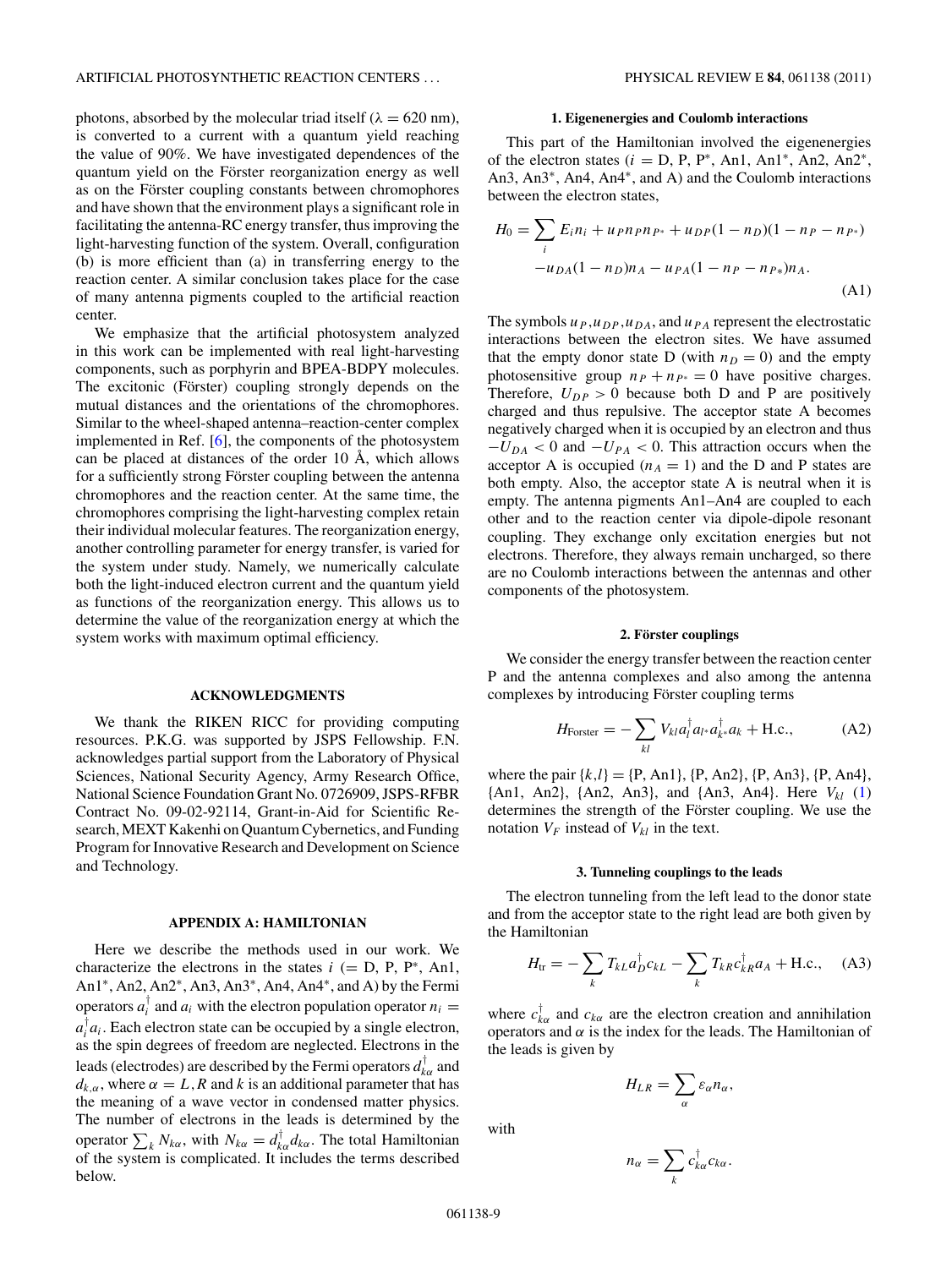### **4. Electron tunneling**

<span id="page-9-0"></span>Tunneling of electrons between components of the molecular triad is described by the Hamiltonian  $H_{\text{tun}}$ ,

$$
H_{\text{tun}} = -\sum_{l} \Delta_{l,l'} a_l^{\dagger} a_{l'} + \text{H.c.}
$$
 (A4)

Here  $\Delta_{l,l'}$  is the strength of the tunneling coupling and the {*l,l* } indices refer to the pairs {D, P}, {D, P∗}, {A, P}, and {A, P∗}.

#### **5. Light-induced excitations**

This part of the Hamiltonian accounts for the interaction of light with the molecular triad and the antenna complexes. Under the rotating-wave approximation, the light-induced excitation processes can be described as

$$
H_{\text{light}} = -\sum_{k} F e^{i\omega_0 t} a_k^{\dagger} a_{k^*} + \text{H.c.}, \tag{A5}
$$

where  $k = P$ , An1, An2, An3, and An4 and the field amplitude

$$
F=\mathcal{E}_{ext}d_{kk^*},
$$

where *dkk*<sup>∗</sup> is the dipole moment of the *k* chromophore.

### **6. Coupling to a radiation heat bath and an Ohmic bath**

Coupling the system to a radiation heat bath causes radiation leakage from the excited states. The following Hamiltonian accounts for this radiation leakage:

$$
H_Q = -\sum_{\sigma} Q_{\sigma\sigma'} a_{\sigma}^{\dagger} a_{\sigma'} + \text{H.c.},\tag{A6}
$$

where  $\{\sigma, \sigma'\}$  denotes the pairs of sites  $\{D, P^*\}, \{A, P\}, \{P, P^*\},$ {An1,An1∗}, {An2, An2∗}, {An3, An3∗}, and {An4, An4∗}.

The operators for the radiation bath

$$
Q_{\sigma\sigma'} = e x_{\sigma\sigma'} \times \mathcal{E}_{\text{rad}} \tag{A7}
$$

are proportional to the projection of the fluctuating electromagnetic field  $\mathcal{E}_{rad}$  along the direction of the corresponding dipole moment  $d_{\sigma\sigma'} = e x_{\sigma\sigma'}$ . The fluctuations of the blackbody radiation field are assumed to be isotropic.

The excited state of the photosensitive part of the molecular triad can be quenched by the electrode, namely, lose the excitation energy when interacting with the electrodes. We introduce  $H_{\text{quench}}$  to account for this energy-loss or quenching processes:

$$
H_{\text{quench}} = -Q_l a_l^\dagger a_{l'} + \text{H.c.},\tag{A8}
$$

where  $Q_l$  is the variable of the Ohmic bath and  $\{l, l'\}$  = {P, P∗}.

### **7. Interaction with the environment**

We have taken into account the effects of a dissipative environment by the well-known system-reservoir model [\[19,32\]](#page-11-0):

$$
H_{\text{env}} = \sum_{j} \left[ \frac{p_j^2}{2m_j} + \frac{m_j \omega_j^2}{2} \left( x_j + \frac{1}{2} \sum_{i} x_{ji} n_i \right)^2 \right], \quad (A9)
$$

where  $x_j$  and  $p_j$  are the position and momentum, respectively, of the *j*th oscillator with effective masses  $m_j$  and frequencies  $\omega_i$  and  $n_i$  are populations of electron sites in the system including the ground and excited states of antenna pigments. Here  $x_{ii}$  is a measure of the strength of the coupling between the electron subsystem and the environment. We characterize the phonon modes of the bath by the spectral functions  $J_{ii'}(\omega)$ , defined by

$$
J_{ii'}(\omega) = \sum_j \frac{m_j \omega_j^3 (x_{ji} - x_{ji'})^2}{2} \delta(\omega - \omega_j). \tag{A10}
$$

The spectral function  $J_{ii'}$  is related to the reorganization energy  $\Lambda_{ii'}$  for the *i*  $\rightarrow i'$  transition by the following equation:

$$
\Lambda_{ii'} = \int_0^\infty \frac{d\omega}{\omega} J_{ii'}(\omega) = \sum_j \frac{m_j \omega_j^2 (x_{ji} - x_{ji'})^2}{2}.
$$
 (A11)

#### **APPENDIX B: MASTER EQUATIONS**

The system under study can be characterized by the 256 eigenstates of  $H_0$ . We expressed all the operators described in preceding section in terms of the density operators  $\rho_{\mu\nu} \equiv$  $|\mu\rangle\langle \nu|$ . To derive the time evolution of the diagonal elements  $\rho_{\mu\mu} \equiv \rho_{\mu}$  of the density matrix ( $\rho_{\mu\nu}$ ), we write the Heisenberg equation for the operators, with the subsequent averaging  $\langle \rho_\mu \rangle$  over the environment fluctuations. Assuming (see, e.g., Refs. [\[19,20\]](#page-11-0)) that the transition amplitudes (dipole-dipole elements  $V_F$  and electron tunneling rates  $\Delta$ ) of the photosystem are much less than the reorganization energies  $\Lambda$  and for the case of environment with sufficiently high temperature we obtain the master equations for the density matrix of the system [\[10,20\]](#page-11-0),

$$
\langle \dot{\rho}_{\mu} \rangle + \sum_{\nu} \gamma_{\nu\mu} \langle \rho_{\mu} \rangle = \sum_{\nu} \gamma_{\mu\nu} \langle \rho_{\nu} \rangle, \tag{B1}
$$

where  $\gamma_{\mu\nu}$  is the total relaxation matrix, which is the sum of six types of relaxation rates

$$
\gamma_{\mu\nu} = \gamma_{\mu\nu}^{\text{tr}} + k_{\mu\nu}^{\text{Forster}} + k_{\mu\nu}^{\text{tun}} + k_{\mu\nu}^{\text{light}} + k_{\mu\nu}^{\text{rad}} + k_{\mu\nu}^{\text{quench}}.
$$
 (B2)

These relaxation rates will be described now.

### **1. Electron tunneling rates between the leads and the molecular triad**

The first term of Eq. (B2),  $\gamma^{\text{tr}}_{\mu\nu}$ , represents the relaxation rates due the couplings of the triad to the L and R electron reservoirs:

$$
\gamma_{\mu\nu}^{\text{tr}} = \Gamma_L \{ |a_{D;\mu\nu}|^2 [1 - f_L(\omega_{\nu\mu})] + |a_{D;\nu\mu}|^2 f_L(\omega_{\mu\nu}) \}
$$
  
+ 
$$
\Gamma_R \{ |a_{A;\mu\nu}|^2 [1 - f_R(\omega_{\nu\mu})] + |a_{A;\nu\mu}|^2 f_R(\omega_{\mu\nu}) \},
$$
(B3)

where the resonant tunneling rates  $\Gamma_{\alpha}$  ( $\alpha =$  L,R) are related to the energy-independent tunneling factor by the equation

$$
\Gamma_{L\alpha} = 2\pi \sum_{k} |T_{k\alpha}|^2 \delta(\omega - \epsilon_{k\alpha}), \tag{B4}
$$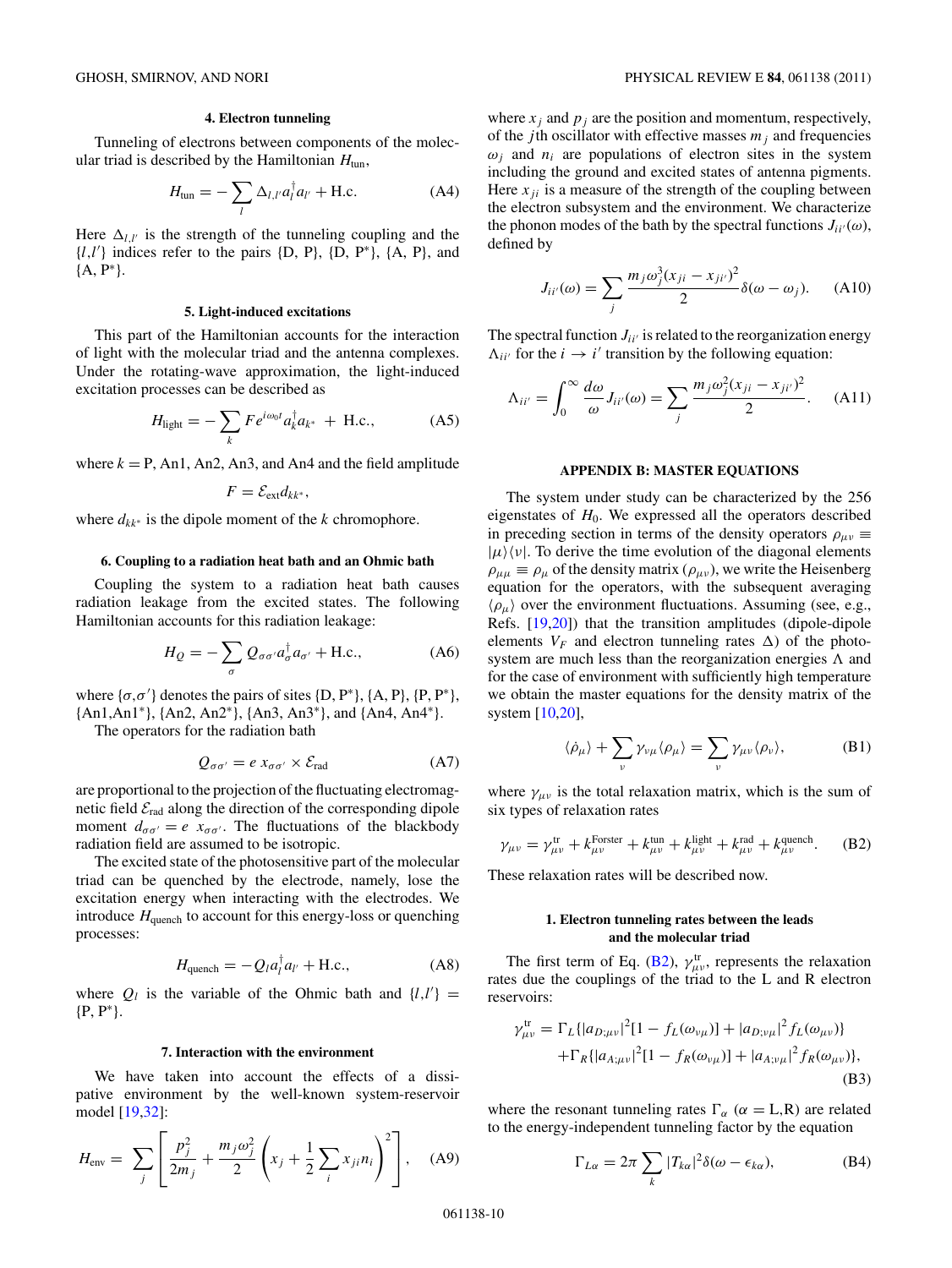<span id="page-10-0"></span>with  $|T_{k\alpha}|$  the energy-independent tunneling factor. Here the electron reservoirs have been characterized by the Fermi distributions  $f_\alpha(\omega)$ ,

$$
f_{\alpha}(E_{k\alpha}) = \left[\exp\left(\frac{E_{k_B\alpha} - \mu_{\alpha}}{T}\right) + 1\right]^{-1},\tag{B5}
$$

with the temperature *T* ( $k_B = 1, \hbar = 1$ ). The electrochemical potentials  $\mu_L$  and  $\mu_R$  are the controlling factors of the electron transition rates from the left lead to the donor state and from the acceptor state to the right lead.

# **2. Forster relaxation rates ¨**

Here  $k_{\mu\nu}^{\text{Forster}}$  accounts for the excitation transfer rates from the antenna complexes to the reaction center and also among the antenna complexes. The excitation transition rates via the Förster mechanism can be derived with the methods described in Refs. [\[9,10,20\]](#page-11-0),

$$
\kappa_{\mu\nu}^{\text{Forster}} = \sum_{kl} \sqrt{\frac{\pi}{\Lambda_{kl} T}} |V_{kl}|^2 [|(a_l^\dagger a_{l^*} a_{k^*}^\dagger a_{k})_{\mu\nu}|^2
$$
  
 
$$
+ |(a_l^\dagger a_{l^*} a_{k^*}^\dagger a_{k})_{\nu\mu}|^2 ] \exp\left[-\frac{(\omega_{\mu\nu} + \Lambda_{kl})^2}{4\Lambda_{kl} T}\right], \quad (B6)
$$

where  $V_{kl}$  is the resonant Förster relaxation rate and  $\Lambda_{kl}$ stands for reorganization energy. We denote by  $V_{kl} = V_F$  and  $\Lambda_{kl} = \Lambda_F$  any combinations of *k* and *l*. The nonresonant exponential term of the above expression arises due to the different energy gaps of the reaction center and the accessory antenna complexes. Moreover, the nonresonant exponential terms depend on the reorganization energy.

#### **3. Thermal tunneling rates**

The matrix element  $k_{\mu\nu}^{\text{tun}}$  of Eq. [\(B2\)](#page-9-0) is responsible for the relaxation processes arising from thermal tunneling. These are given by

$$
\kappa_{\mu\nu}^{\text{tun}} = \sum_{\sigma\sigma'} \sqrt{\frac{\pi}{\Lambda_{\sigma\sigma'}T}} |\Delta_{\sigma\sigma'}|^2 [|\left(a_{\sigma}^{\dagger} a_{\sigma'}\right)_{\mu\nu}|^2 + |\left(a_{\sigma}^{\dagger} a_{\sigma'}\right)_{\nu\mu}|^2] \exp\left[-\frac{\left(\omega_{\mu\nu} + \Lambda_{\sigma\sigma'}\right)^2}{4\Lambda_{\sigma\sigma'}T}\right], \quad (B7)
$$

where  $\Delta$  is the resonant tunneling rate,  $\omega_{\mu\nu}$  is the energy difference between the states  $\mu$  and  $\nu$  (acting as a thermodynamic gradient), and the reorganization energy  $\Lambda$  is the main guiding factor of the thermal tunneling rates  $\kappa_{\mu\nu}^{\text{tun}}$ . Details of the derivation can be found in Refs.  $[10,20]$ .

#### **4. Light-induced excitation rates**

As in Ref. [\[10\]](#page-11-0), the contribution  $k_{\mu\nu}^{\text{light}}$  to the total relaxation matrix due to light-induced excitation processes is

$$
\kappa_{\mu\nu}^{\text{light}} = \sum_{k} |F|^{2} \sqrt{\frac{\pi}{\Lambda_{\sigma\sigma^{*}}} T} \left\{ |(a_{\sigma}^{\dagger} a_{\sigma^{*}})_{\mu\nu}|^{2} \times \exp\left[ -\frac{(\omega_{\mu\nu} + \omega_{0} + \Lambda_{\sigma\sigma^{*}})^{2}}{4\Lambda_{\sigma\sigma^{*}}} T \right] + |(a_{\sigma}^{\dagger} a_{\sigma^{*}})_{\nu\mu}|^{2} \exp\left[ -\frac{(\omega_{\mu\nu} - \omega_{0} + \Lambda_{\sigma\sigma^{*}})^{2}}{4\Lambda_{\sigma\sigma^{*}}} T \right] \right\}.
$$
\n(B8)

This rate includes contributions from the transitions  $P \rightarrow P^*$ , An1  $\rightarrow$  An1<sup>\*</sup>, An2  $\rightarrow$  An2<sup>\*</sup>, An3  $\rightarrow$  An3<sup>\*</sup>, and An4  $\rightarrow$  An4<sup>\*</sup>.

#### **5. Relaxation rates due to radiation leakage**

Neglecting the effects of the environment on the radiation transitions,  $k_{\mu\nu}^{\text{rad}}$  is given by

$$
\kappa_{\mu\nu}^{\text{rad}} = \frac{2n}{3} \sum_{\sigma\sigma'} |d_{\sigma\sigma'}|^2 [ |(a_{\sigma}^{\dagger} a_{\sigma'})_{\mu\nu}|^2 + |(a_{\sigma}^{\dagger} a_{\sigma'})_{\nu\mu}|^2 ]
$$

$$
\times \left(\frac{\omega_{\mu\nu}}{c}\right)^3 \left[ \coth\left(\frac{\omega_{\mu\nu}}{2T}\right) - 1 \right], \tag{B9}
$$

where *n* and  $d_{\sigma\sigma'}$  stand for the refraction index and the dipole moment, respectively [\[10\]](#page-11-0).

# **6. Lead-induced quenching rates of the excited states**

The last term of Eq. [\(B2\)](#page-9-0),  $k_{\mu\nu}^{\text{quench}}$ , describes the energy loss due to the quenching of the excited state of the photosensitive part of the triad:

$$
\kappa_{\mu\nu}^{\text{quench}} = \alpha_p [| (a_p^\dagger a_{P^*})_{\mu\nu} |^2 + | (a_p^\dagger a_{P^*})_{\nu\mu} |^2 ]
$$
  
 
$$
\times \omega_{\mu\nu} \bigg[ \coth\bigg( \frac{\omega_{\mu\nu}}{2T} \bigg) - 1 \bigg]. \tag{B10}
$$

### **APPENDIX C: CURRENT AND EFFICIENCY**

#### **1. Electron current**

For weak couplings, the electron flowing (particle current) between the leads and the molecular triad is given by

$$
I_e = I_R = \left(\frac{d}{dt}\right) \sum_k \langle c_{kR}^\dagger c_{kR} \rangle.
$$

We derive the equation of the current in terms of the densitymatrix elements,

$$
I_e = \Gamma_R \sum_{\mu\nu} |a_{A;\mu\nu}|^2 [1 - f_R(\omega_{\nu\mu})] \langle \rho_{\nu} \rangle
$$

$$
- \Gamma_R \sum_{\mu\nu} |a_{A;\mu\nu}|^2 f_R(\omega_{\nu\mu}) \langle \rho_{\mu} \rangle. \tag{C1}
$$

### **2. Absorbed energy**

The total amount of energy absorbed per unit time  $\mathcal{E}_{\text{photon}}$ by the molecular triad and antenna chromophores is

$$
\mathcal{E}_{\text{photon}} = \sum_{\sigma} \omega_0 |F|^2 \sqrt{\frac{\pi}{\Lambda_{\sigma\sigma^*} T}} \sum_{\mu\nu} |(a_{\sigma}^{\dagger} a_{\sigma})_{\mu\nu}|^2 \langle \rho_{\mu} - \rho_{\nu} \rangle
$$

$$
\times \left( \exp \left[ -\frac{(\omega_{\mu\nu} - \Lambda_{\sigma\sigma^*} + \omega_0)^2}{4 \Lambda_{\sigma\sigma^*} T} \right] - \exp \left[ -\frac{(\omega_{\mu\nu} - \Lambda_{\sigma\sigma^*} - \omega_0)^2}{4 \Lambda_{\sigma\sigma^*} T} \right] \right), \tag{C2}
$$

where  $\sigma = P$ , An1, An2, An3, and An4.